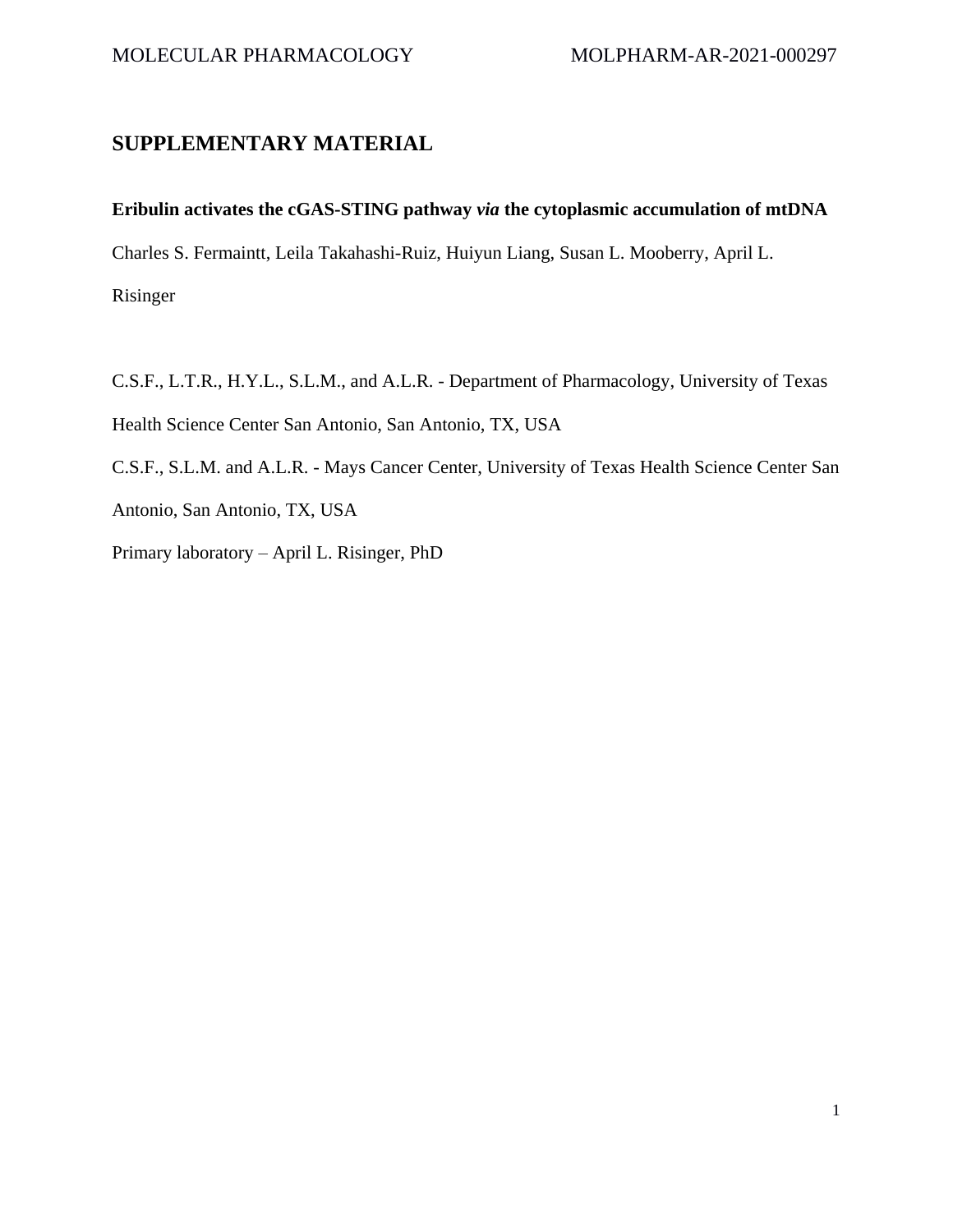

**Figure S1.** The effects of eribulin and paclitaxel on cytokine expression. (**A**) Heat map of relative human cytokine mRNA levels in THP-1 cells treated with 100 nM of eribulin (ERB) or paclitaxel (PTX) for 24 h as compared to DMSO. (**B**) IFIT1 mRNA in THP-1 cells treated with 100 nM eribulin for 2, 6, or 24 h compared to DMSO. Significance determined by vehicle compared 1-way ANOVA with Dunnett's posthoc test. (**C**) ISG (IFIT1, OAS1, IFITm3, and ISG15) mRNA in THP-1 cells treated with 100 nM eribulin or paclitaxel for 24 h compared to DMSO. Significance determined by 2-way ANOVA (gene \* drug) with Tukey's posthoc test. Quantitative RT-PCR data are shown as individual points from two independent biological replicates with error bars denoting range. \*p < 0.05, \*\*p < 0.01, \*\*\*p < 0.001, \*\*\*\*p < 0.0001.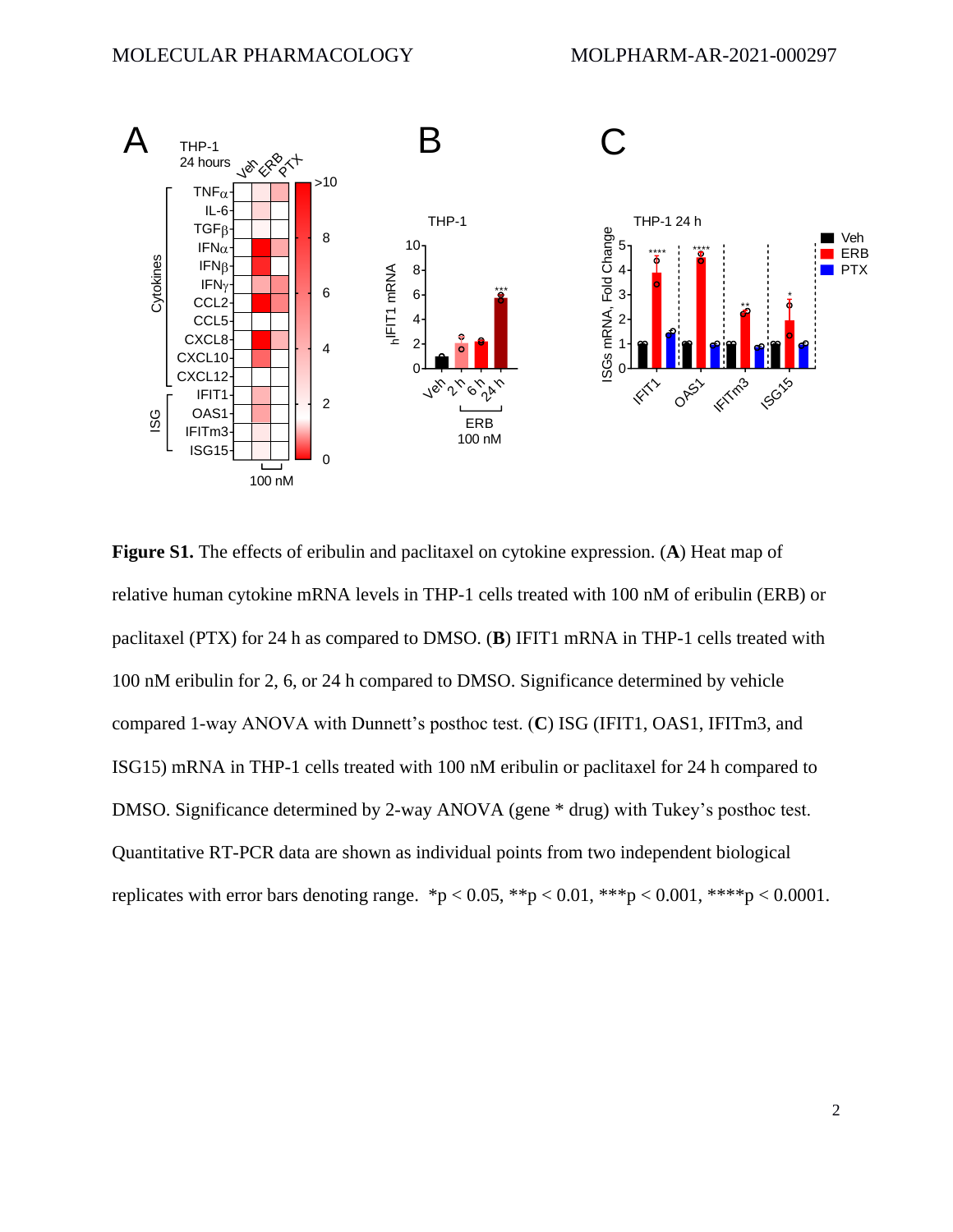

**Figure S2**. Eribulin-mediated expression of interferon stimulated genes is dependent on canonical IFN-mediated JAK signaling. (**A**) Canonical interferon receptor (IFNAR) signaling to promote ISG expression is mediated by JAK signaling and inhibited by the JAK inhibitor ruxolitinib or silencing of the IFNAR subunits. (**B**) Caspase 3/7 cleavage in THP-1 cells treated with 1  $\mu$ M ruxolitinib (JAKi) for 24 h as compared to the DMSO vehicle from two independent experiments with errors denoting range. (**C**) IFNβ mRNA in THP-1 cells pretreated with 1 µM of ruxolitinib (JAKi) for 4 h and then treated with 100 nM eribulin for 2, 6, or 24 h as compared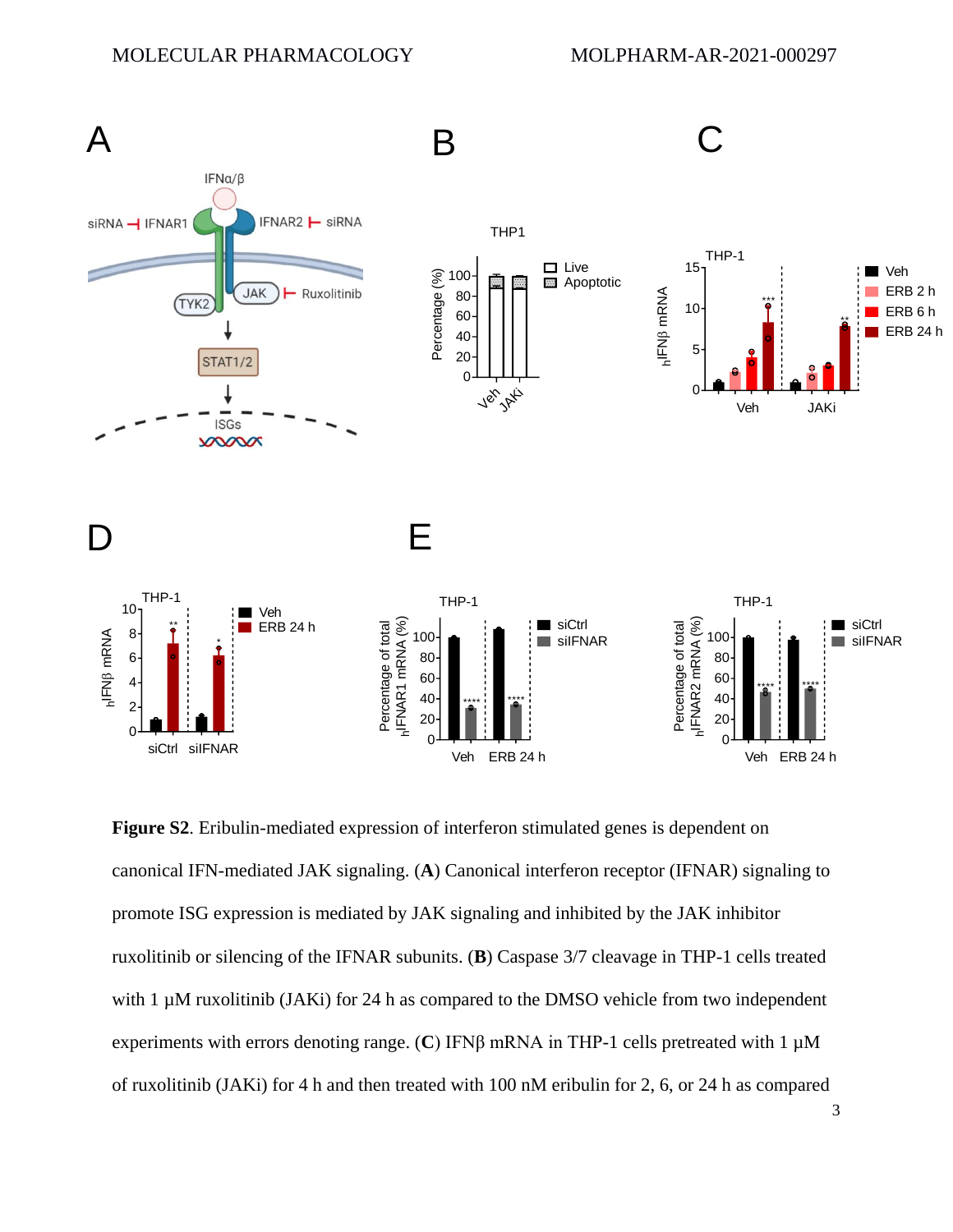to DMSO with the inhibitor still present. Significance determined by 2-way ANOVA (inhibitor \* drug) with Tukey's posthoc test. (**D**) IFNβ and (**E**) IFNAR1/2 mRNA in THP-1 cells treated with control siRNA or siRNA for IFNAR1/2 for 48 h and then treated with 100 nM eribulin or vehicle for 24 h. Significance was determined by 2-way ANOVA (siRNA \* drug) with Tukey's posthoc test. Quantitative RT-PCR data are shown as individual points from two independent biological replicates with error bars denoting range. \*p < 0.05, \*\*p < 0.01, \*\*\*p < 0.001, \*\*\*\*p  $< 0.0001$ .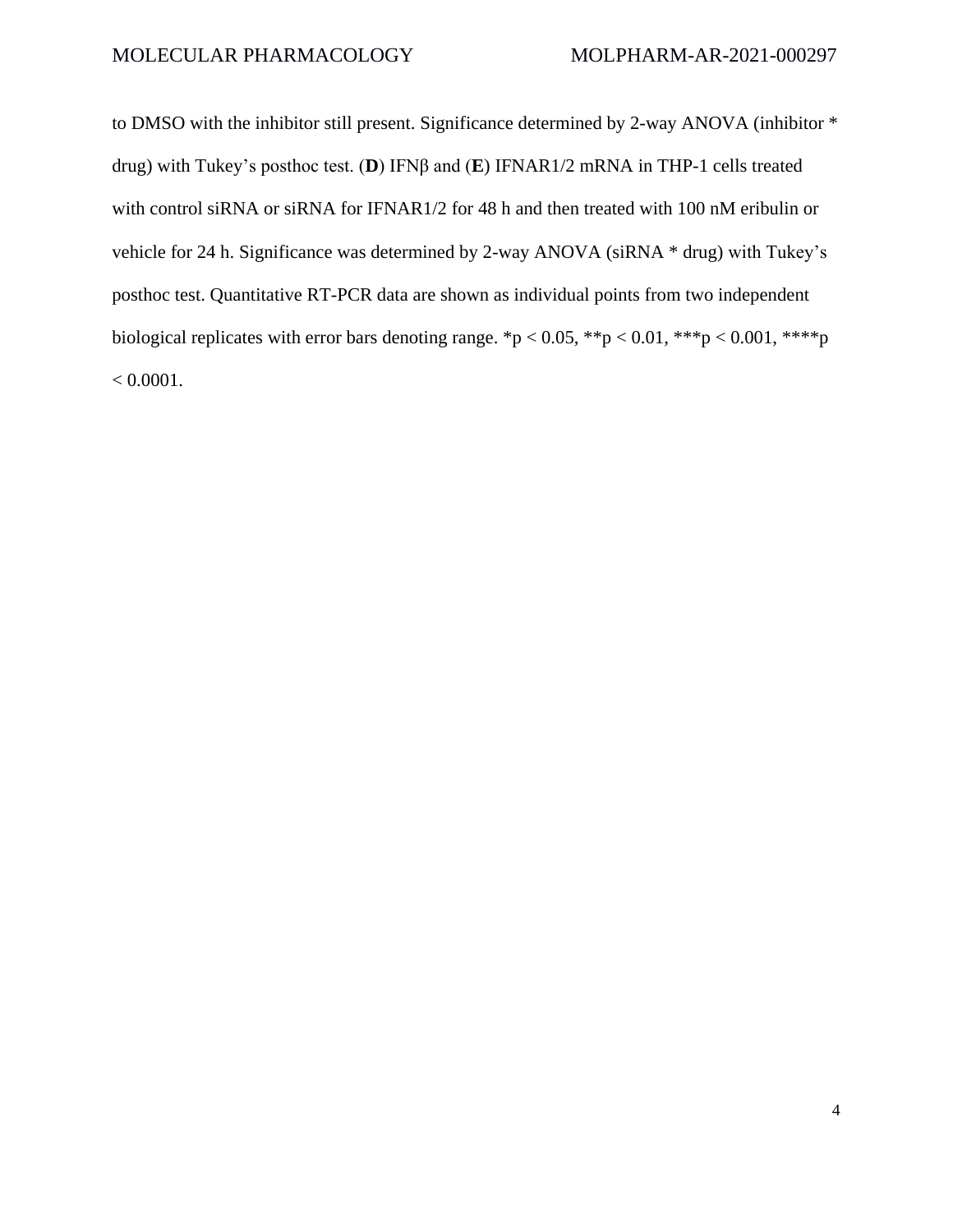

**Figure S3**. Pharmacological inhibitors do not increase apoptosis in BMDMs. Caspase 3/7 cleavage in BMDM cells treated with 1 µM (**A**) BX795 (TBK1i), (**B**) TPCA-1 (NF-κBi), or (**C**) SP600125 (AP-1i) for 24 h as compared to DMSO. The results are presented as percentage of live (white) or apoptotic (grey) cells from two independent experiments with error bars denoting range.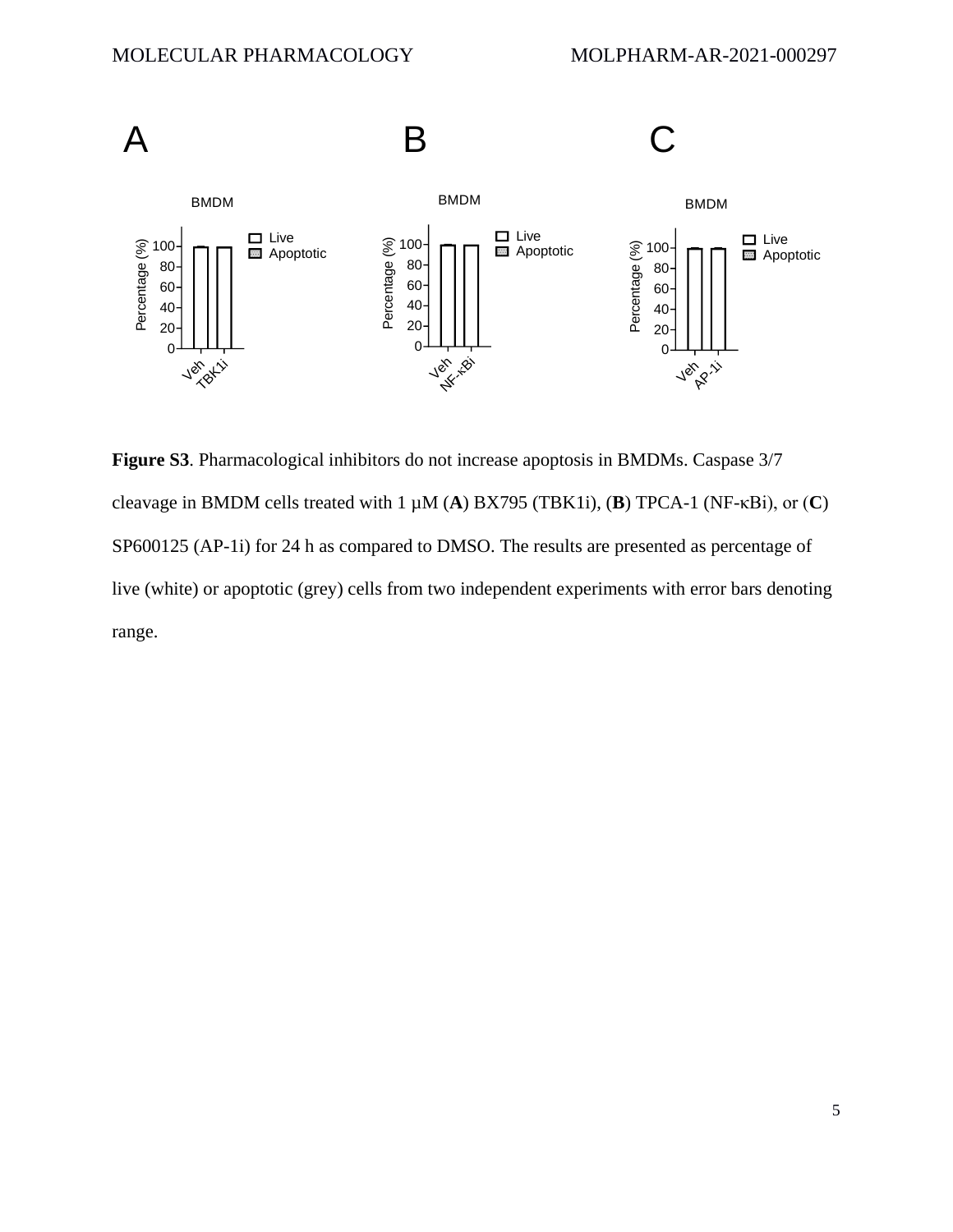

**Figure S4.** Inhibition of STING suppresses eribulin-mediated interferon β expression. (**A**) GAS-STING signaling pathway and pharmacological inhibition with H-151. (**B**) Immunoblot analysis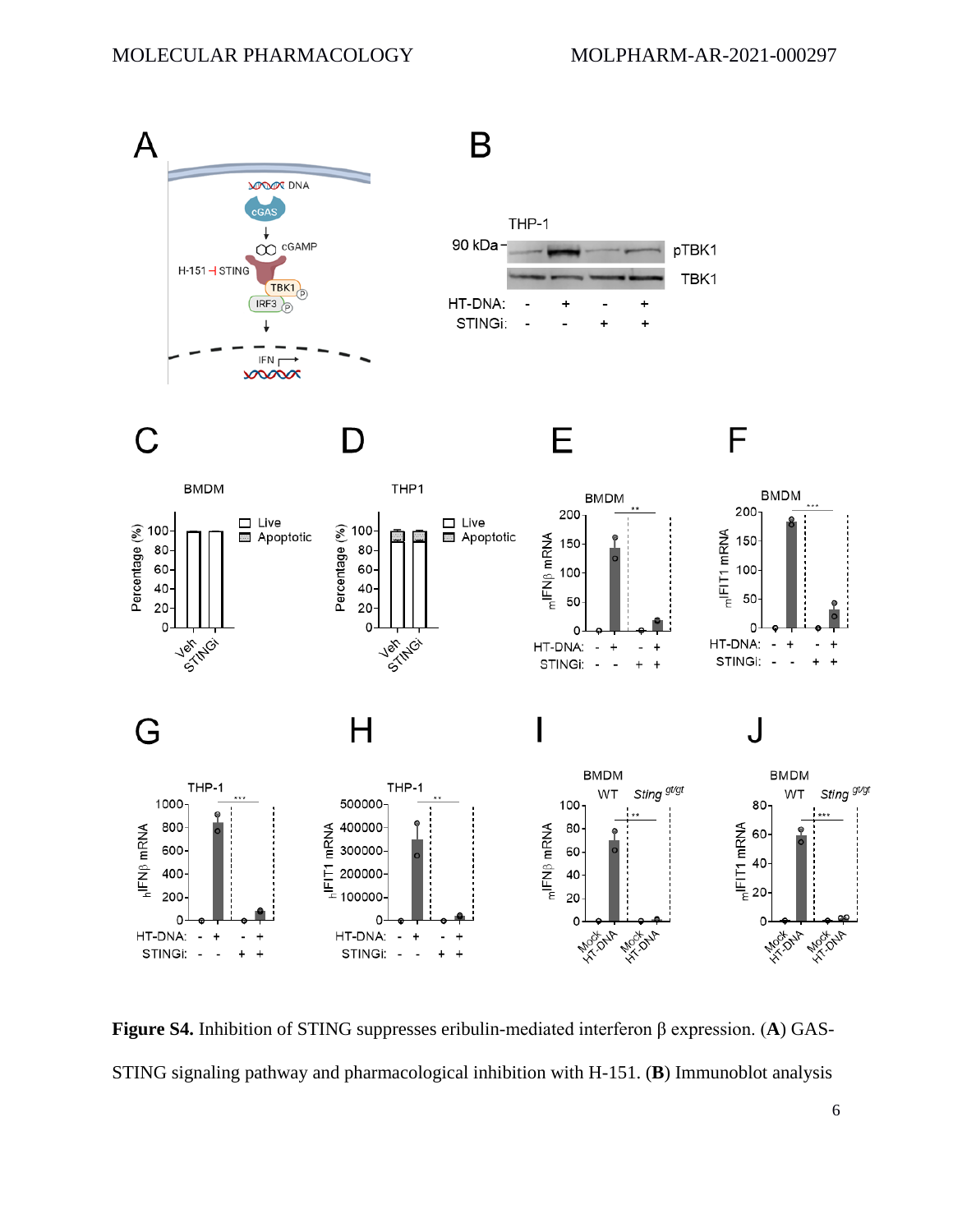of phosphorylated TBK1 (pTBK1) and total TBK1 expression in THP-1 cells pretreated with 1 µM of the H-151 inhibitor for 4 h followed by transfection with HT-DNA for 24 h. (**C**, **D**) Caspase 3/7 cleavage in (**C**) BMDM and (**D**) THP-1 cells treated with DMSO (Veh) or 1 µM H-151 (STINGi) for 24 h. The results are presented as percentage of live (white) or apoptotic (gray) cells from two independent experiments with error bars denoting range. (**E**) Mouse IFNβ and (**F**) IFIT1 mRNA and human (**G**) IFNβ and (**H**) IFIT1 mRNA from BMDM and THP-1 cells respectively that have been pretreated with  $1 \mu M$  of the H-151 STING inhibitor for 4 h and then transfected with 1 µg of herring testis DNA (HT-DNA) for 24 h with the inhibitor still present. Mouse IFNβ (I) and IFIT1 (J) mRNA in wild type or *Sting* <sup>gt/gt</sup> BMDMs transfected with 1 μg of herring testis DNA (HT-DNA) for 24 h. Quantitative RT-PCR data are shown as individual points from two independent biological replicates with error bars denoting range. Significance was determined by 2-way ANOVA (sting \* HT-DNA) with Tukey's posthoc test. \*\*p < 0.01, \*\*\*p < 0.001.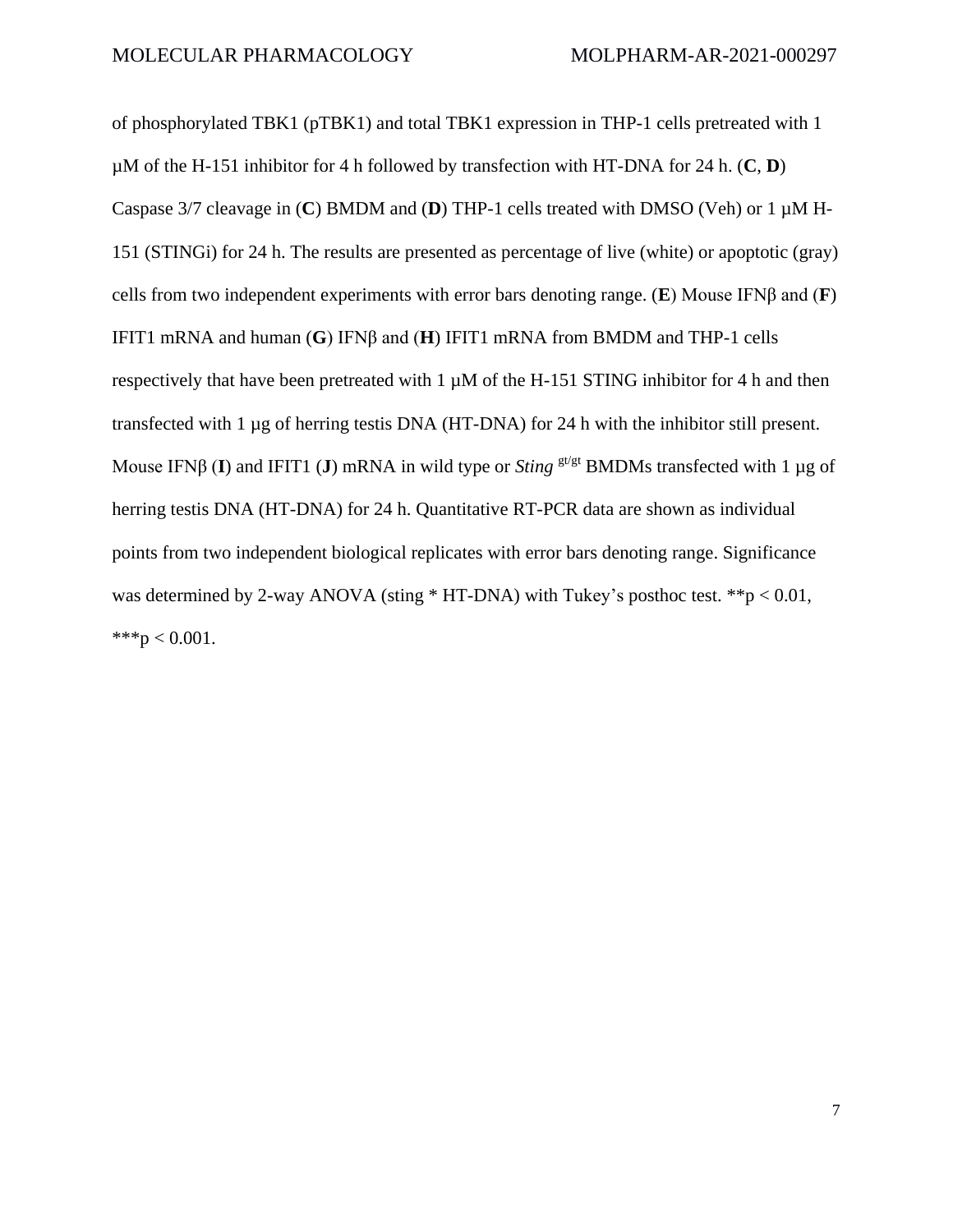![](_page_7_Figure_2.jpeg)

**Figure S5**. Eribulin-mediated expression of interferon stimulated genes in CAL-51 cells is dependent on the DNA sensor cGAS. (**A**) Caspase 3/7 cleavage in CAL-51 cells transfected with RFP-cGAS compared to mock transfected cells as percentage of live (white) or apoptotic (grey) cells from two independent experiments with error bars denoting range. (**B**, **C**) Cell cycle distribution of CAL-51 (**B**) or HCC1937 (**C**) cells treated with 100 nM eribulin for 2, 6, or 24 h as compared to DMSO as percentage of cells in  $G_1$  (black), S (gray), or  $G_2/M$  (white) from two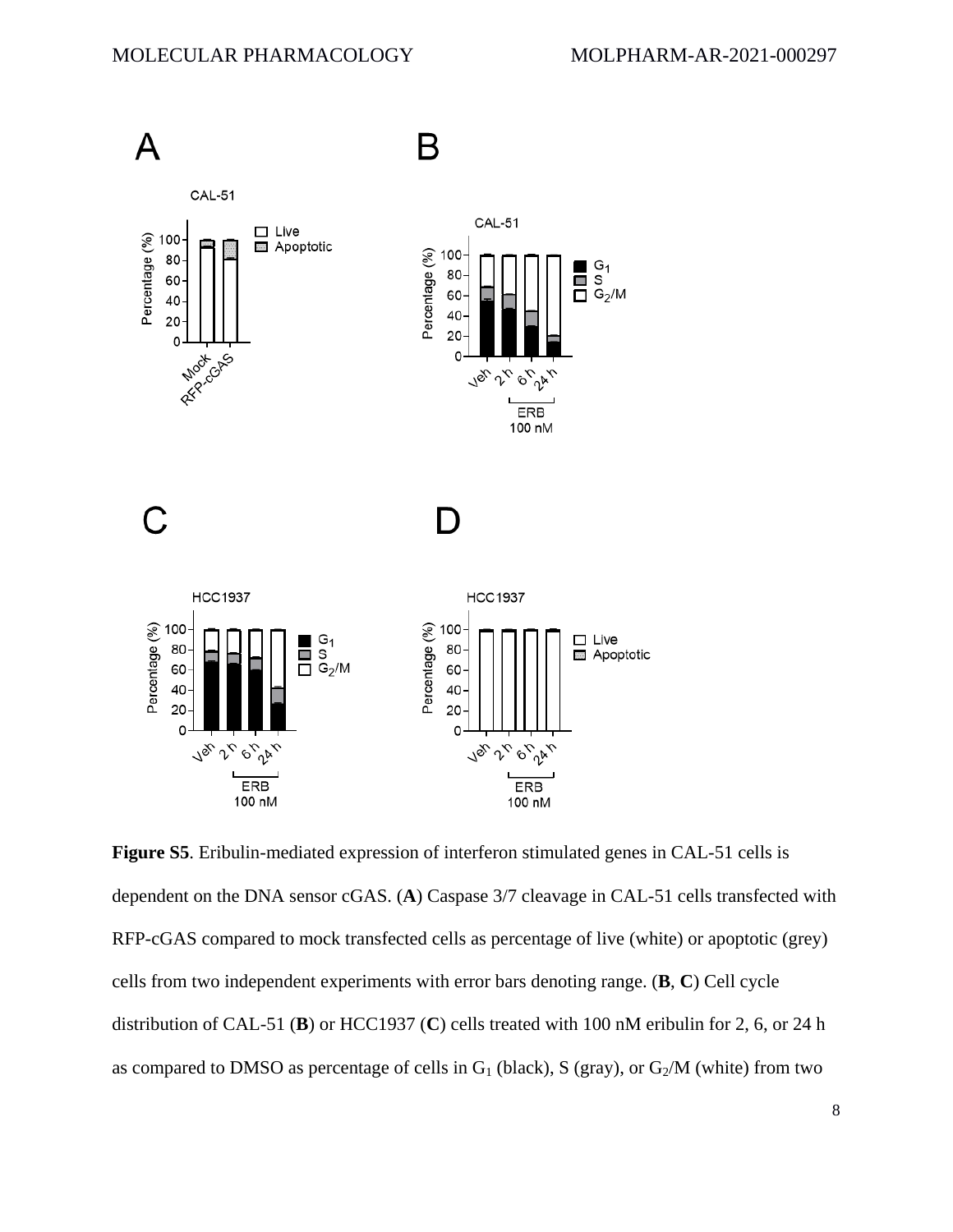independent experiments with error bars denoting range. (**D**) Caspase 3/7 cleavage of HCC1937 cells treated 100 nM eribulin or DMSO for 2, 6 or 24 h as percentage of live (white) or apoptotic (grey) cells from two independent experiments with errors denoting range.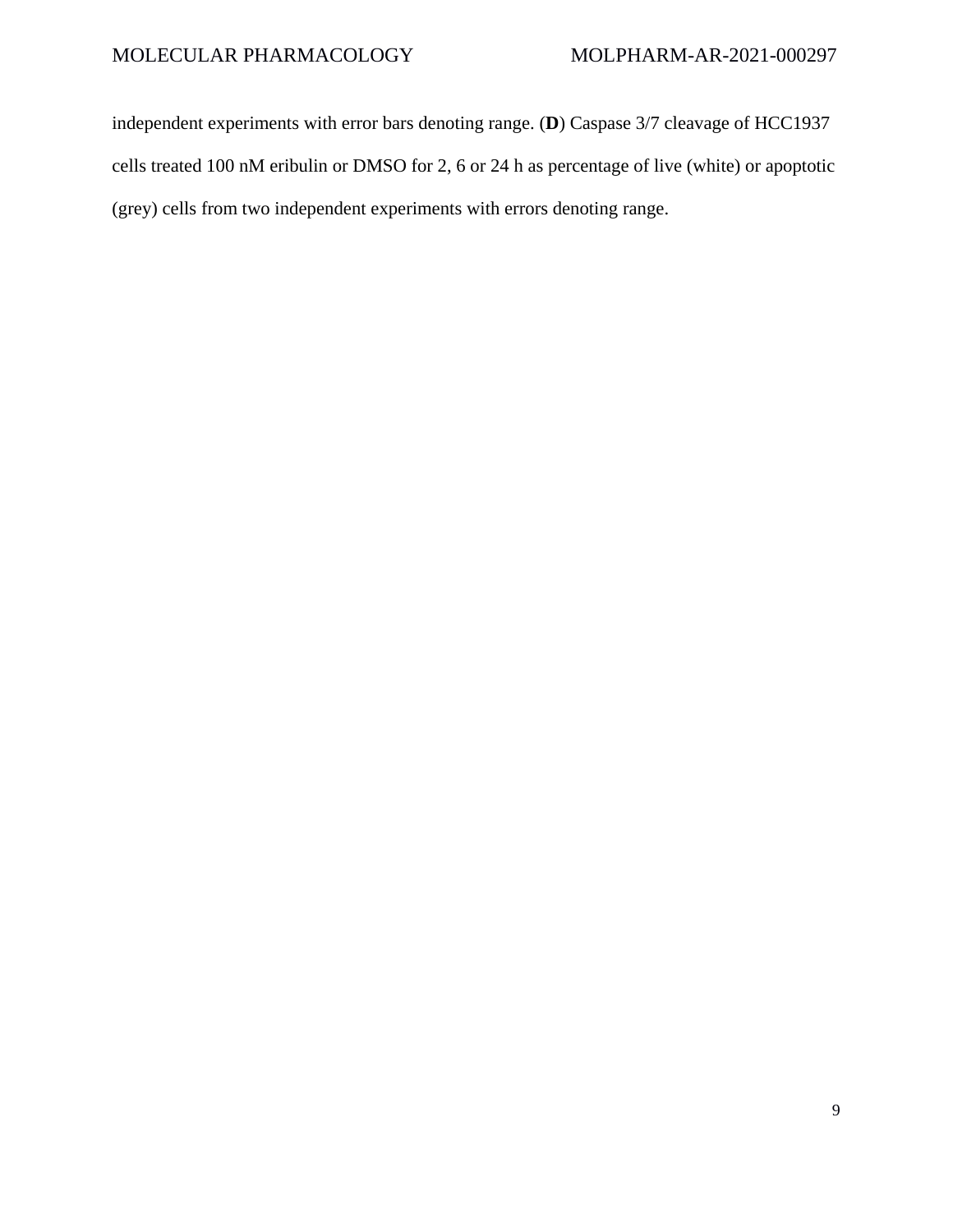![](_page_9_Figure_2.jpeg)

HCC1937 4 hours

**Figure S6**. DNA sensing by the cGAS-STING pathway is retained in HCC1937 Rho<sup>0</sup> cells. (A) Immunoblot analysis of the human cytoplasmic marker GAPDH, the mitochondrial marker VDAC and the nuclear marker lamin B1 in HCC1937 whole cell lysate (WCL), cytoplasmic fraction (Cyto) and organelle enriched (OE) fraction generated by differential centrifugation. (**B**) Representative images of mitochondria (red), microtubules (green) and DNA (blue) in HCC1937 cells treated with 100 nM eribulin or paclitaxel for 4 h as compared to DMSO. Scale bar  $= 10$  $μm$ . (**C**) IFNβ mRNA in control and Rho<sup>0</sup> HCC1937 cells transfected with 1  $μg$  of herring testis DNA for 24 h as compared to mock transfected cells. Individual points are shown and error bars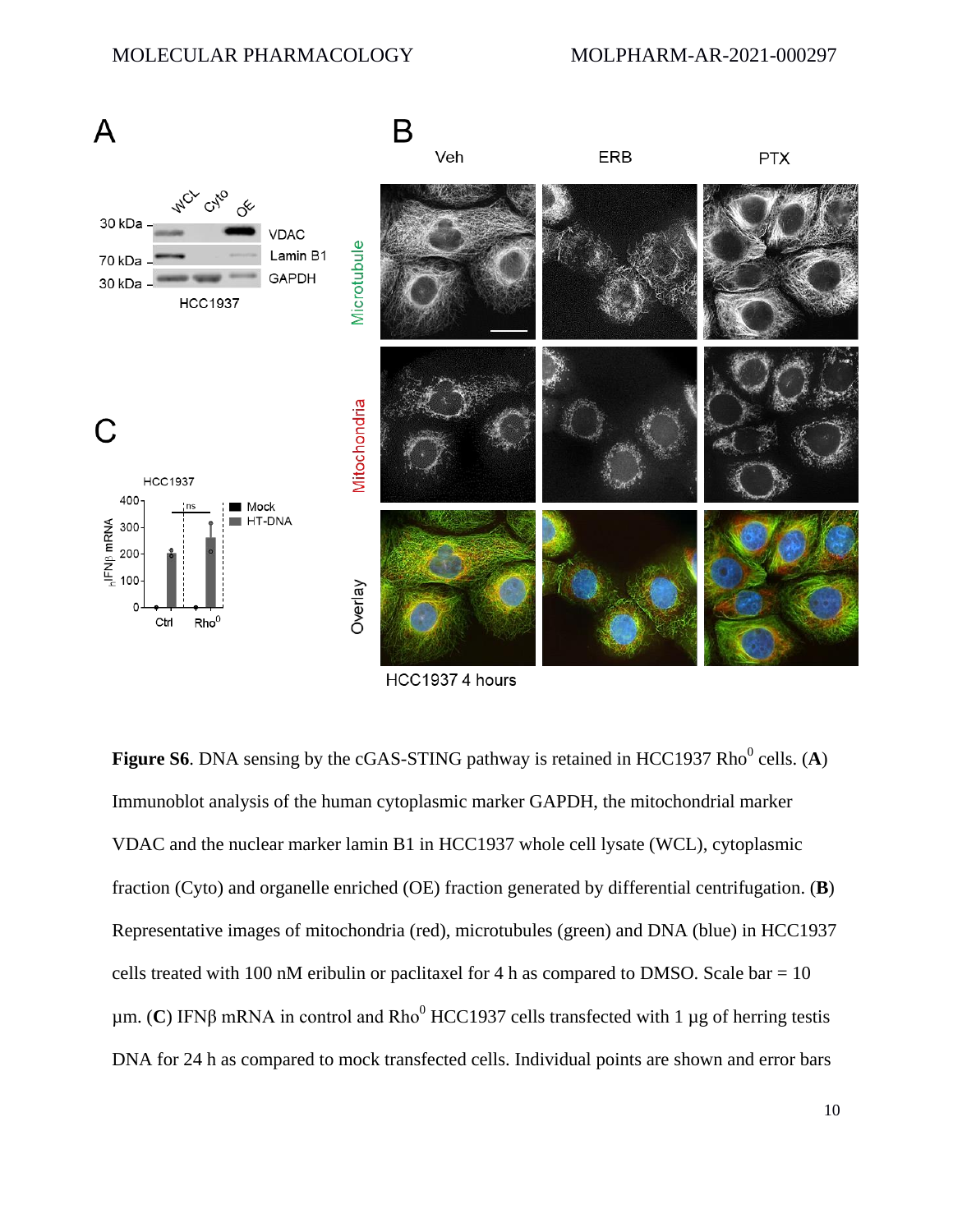indicate the range from two independent experiments. Significance was determined by 2-way

ANOVA (Rho \* HT-DNA) with Tukey's posthoc test. ns – not significant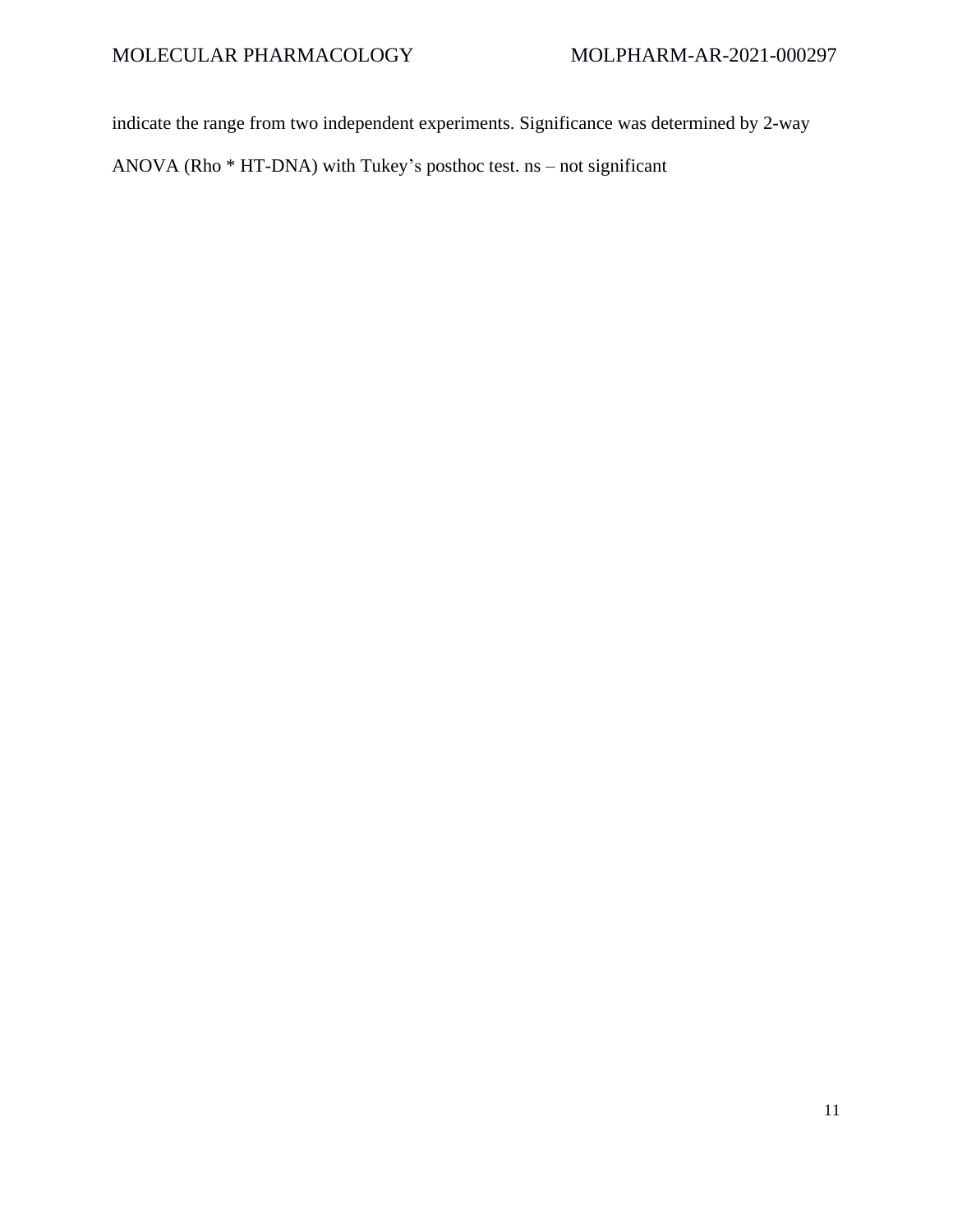## MOLECULAR PHARMACOLOGY MOLPHARM-AR-2021-000297

## **Table S1**. **DNA oligonucleotides used in this study**.

All oligonucleotides were purchased from Sigma-Aldrich and validated by performing a Primer-

Blast [\(https://www.ncbi.nlm.nih.gov/tools/primer-blast/index.cgi\)](https://www.ncbi.nlm.nih.gov/tools/primer-blast/index.cgi).

| Gene name            | Forward and reverse oligonucleotide sequence $(5' \rightarrow 3')$ used in qRT- |
|----------------------|---------------------------------------------------------------------------------|
|                      | <b>PCR</b> analyses                                                             |
| Human TNFα           | <b>CCAGGGCTCCAGGCGGTGCTTGTTC</b>                                                |
|                      | AACATGGGCTACAGGCTTGTCACTC                                                       |
| Human IL-6           | AGGAGAAGATTCCAAAGATGTAGC                                                        |
|                      | <b>CTCTTGTTACATGTCTCCTTTCTC</b>                                                 |
| Human TGF- $\beta$   | CCCAGCATCTGCAAAGCTC                                                             |
|                      | <b>GTCAATGTACAGCTGCCGCA</b>                                                     |
| Human IFNβ1          | CAAGTGTCTCCTCCAAATTGCTCTC                                                       |
|                      | TCTCCTCAGGGATGTCAAAGTTCAT                                                       |
| Human IFN $\alpha$ 4 | CAGCCTGGGTAATAGGAGGGCCTTG                                                       |
|                      | AGGACAGAGATGGCTTGAGCCTTCT                                                       |
| Human IFNγ           | <b>CTAATTATTCGGTAACTGACTTGA</b>                                                 |
|                      | <b>ACAGTTCAGCCATCACTTGGA</b>                                                    |
| Human CCL2           | GAGAGGCTGAGACTAACCCAGA                                                          |
|                      | ATCACAGCTTCTTTGGGACACT                                                          |
| Human CCL5           | <b>GCTGTCATCCTCATTGCTACTG</b>                                                   |
|                      | <b>TGGTGTAGAAATACTCCTTGATGTG</b>                                                |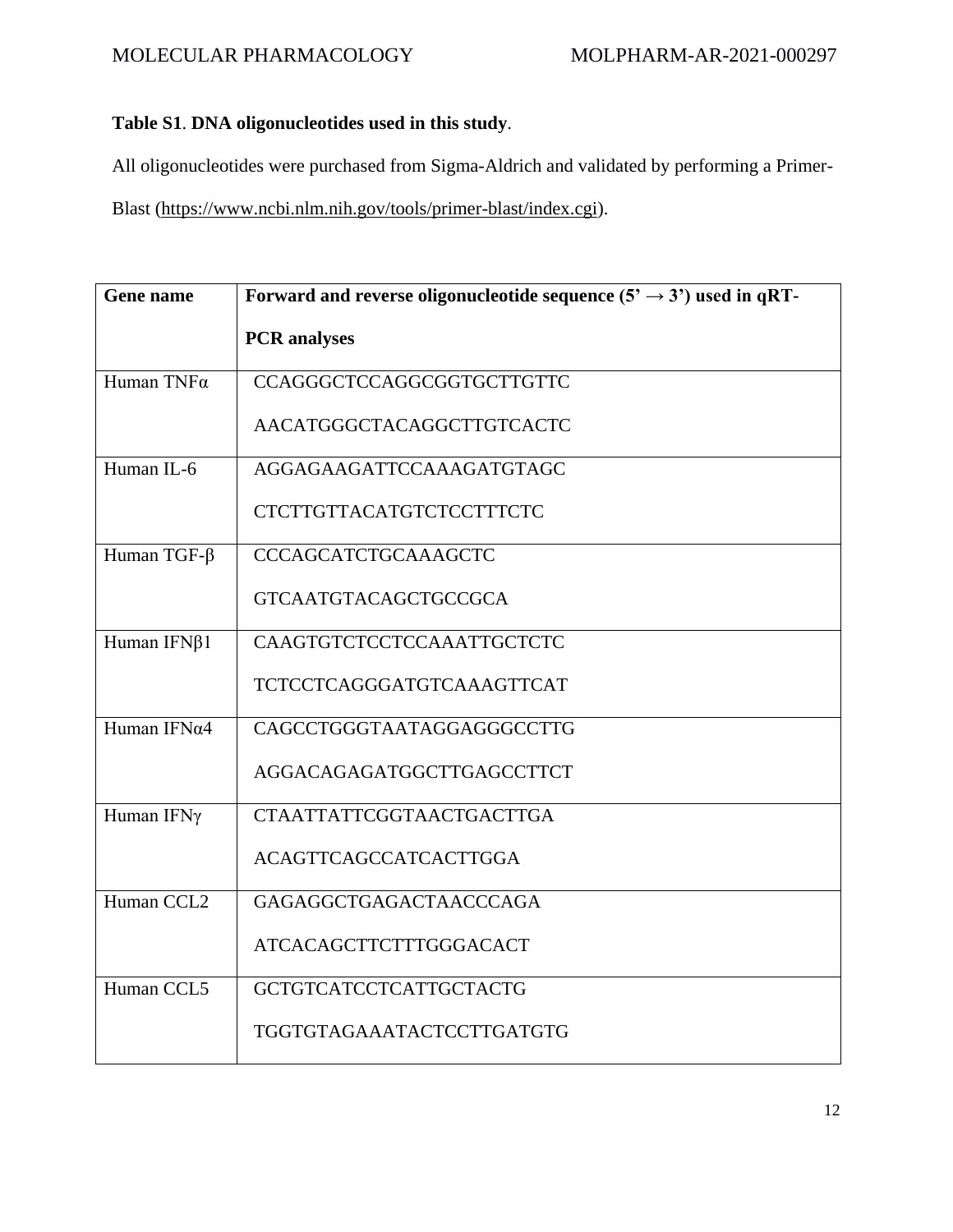| Human CXCL8  | <b>TCTTGGCAGCCTTCCTGATTTCTGC</b> |
|--------------|----------------------------------|
|              | ATAATTTCTGTGTTGGCGCAGTGTG        |
| Human        | <b>GCATTAGTAATCAACCTGTTAATCC</b> |
| CXCL10       | <b>TCCTTGCTAACTGCTTTCAGTAAAT</b> |
| Human        | TGAGAGCTCGCTTTGAGTGA             |
| CXCL12       | CACCAGGACCTTCTGTGGAT             |
| Human IFIT1  | CTGCCTATCGCCTGGATGGCTTTAA        |
|              | <b>CTGTGAGGACATGTTGGCTAGAGCT</b> |
| Human OAS1   | <b>CCAAGCTCAAGAGCCTCATC</b>      |
|              | GAGCTCCAGGGCATACTGAG             |
| Human IFITm3 | CATTCGCCTACTCCGTGAAG             |
|              | ATGAGGATGCCCAGAATCAG             |
| Human ISG15  | <b>GCGAACTCATCTTTGCCAGT</b>      |
|              | AGCATCTTCACCGTCAGGTC             |
| Human GAPDH  | <b>GCAAATTCCATGGCACCGT</b>       |
|              | <b>TCGCCCCACTTGATTTTGG</b>       |
| Human ACTb   | CATGTACGTTGCTATCCAGGCT           |
|              | CTCCTTAATGTCACGCACGATT           |
| Human HPRT   | GAAAAGGACCCCACGAAGTGT            |
|              | AGTCAAGGGCATATCCTACAACAAA        |
| Human PGK1   | TGGACGTTAAAGGGAAGCGG             |
|              | <b>GCTCATAAGGACTACCGACTTGG</b>   |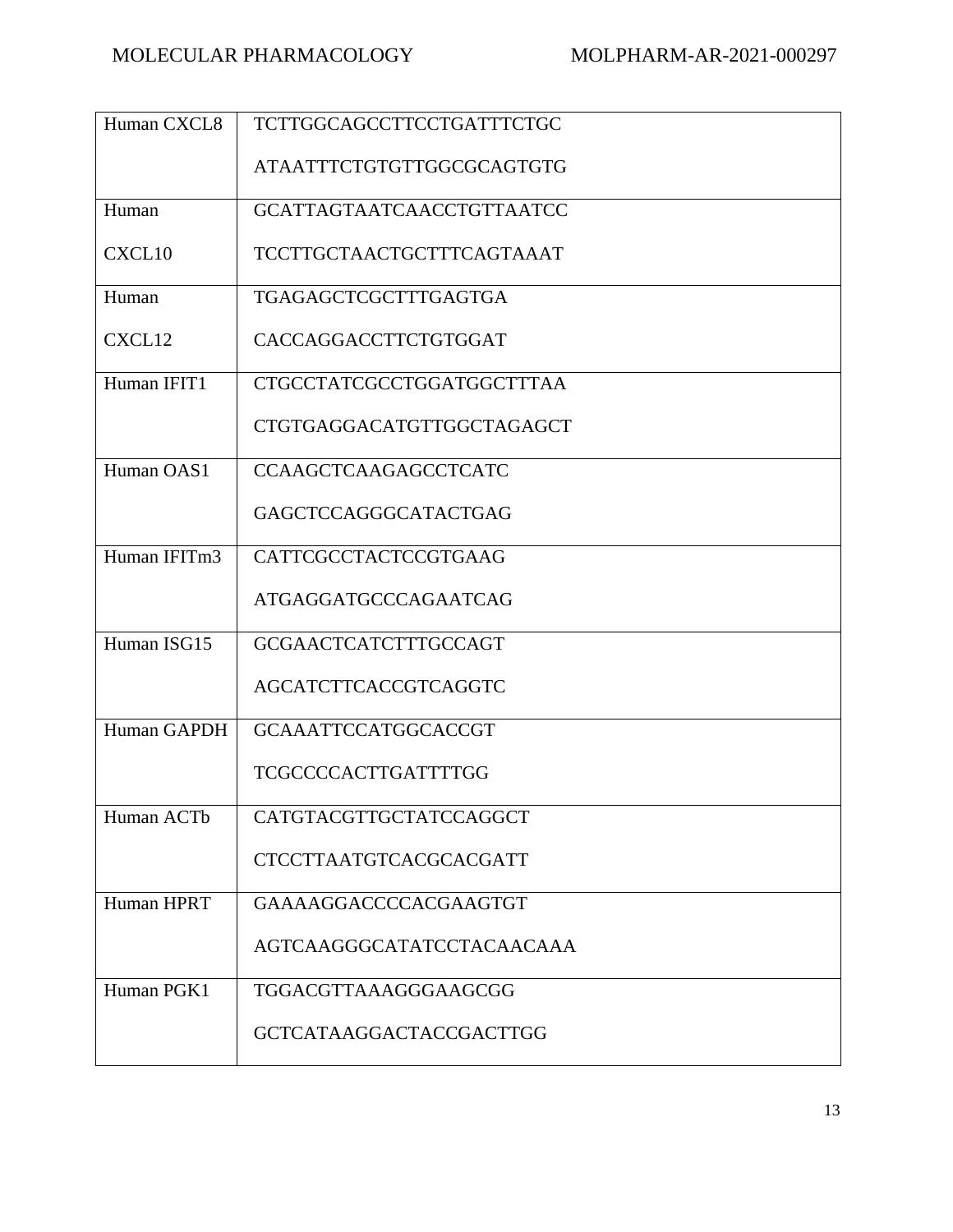| Human RPS18   | <b>ATCACCATTATGCAGAATCCACG</b>   |
|---------------|----------------------------------|
|               | GACCTGGCTGTATTTTCCATCC           |
| Human TBP     | <b>CCACTCACAGACTCTCACAAC</b>     |
|               | CTGCGGTACAATCCCAGAACT            |
| Human         | <b>ATTTACACCATTTCGCAAAGCTCAG</b> |
| <b>IFNAR1</b> | <b>TCCAAAGCCCACATAACACTATCTT</b> |
| Human         | <b>ACCACTCCATTGTACCAACTCACT</b>  |
| <b>IFNAR2</b> | <b>TGTGCTTCTCCACTCATCTGTGA</b>   |
| Human         | <b>ATGACCCACCAATCACATGC</b>      |
| $mtCOX-1$     | ATCACATGGCTAGGCCGGAG             |
| Human         | <b>CCAAATATCTCATCAACAACCGACT</b> |
| mtATP6        | AATGAGTGAGGCAGGAGTCCGAGGA        |
| Human         | AATATTAAACACAAACTACCACCTACC      |
| mtATP8        | TGGTTCTCAGGGTTTGTTATA            |
| Human         | CATCACCCTCTACATCACCGCCCCG        |
| mtND1         | TGAGTTTGATGCTCACCCTGATCAG        |
| Human         | <b>TCCCTACAAATCTCCTTAATTATAA</b> |
| mtND4         | GAAGGGAGCCTACTAGGGTGTAGAA        |
| Human         | <b>ACTCTTTCACCCACAGCACCAATCC</b> |
| mtND6         | TATTCTGAATTTTGGGGGAGGTTAT        |
| Mouse Gapdh   | TTCACCACCATGGAGAAGGC             |
|               | GGCATGGACTGTGGTCATGA             |